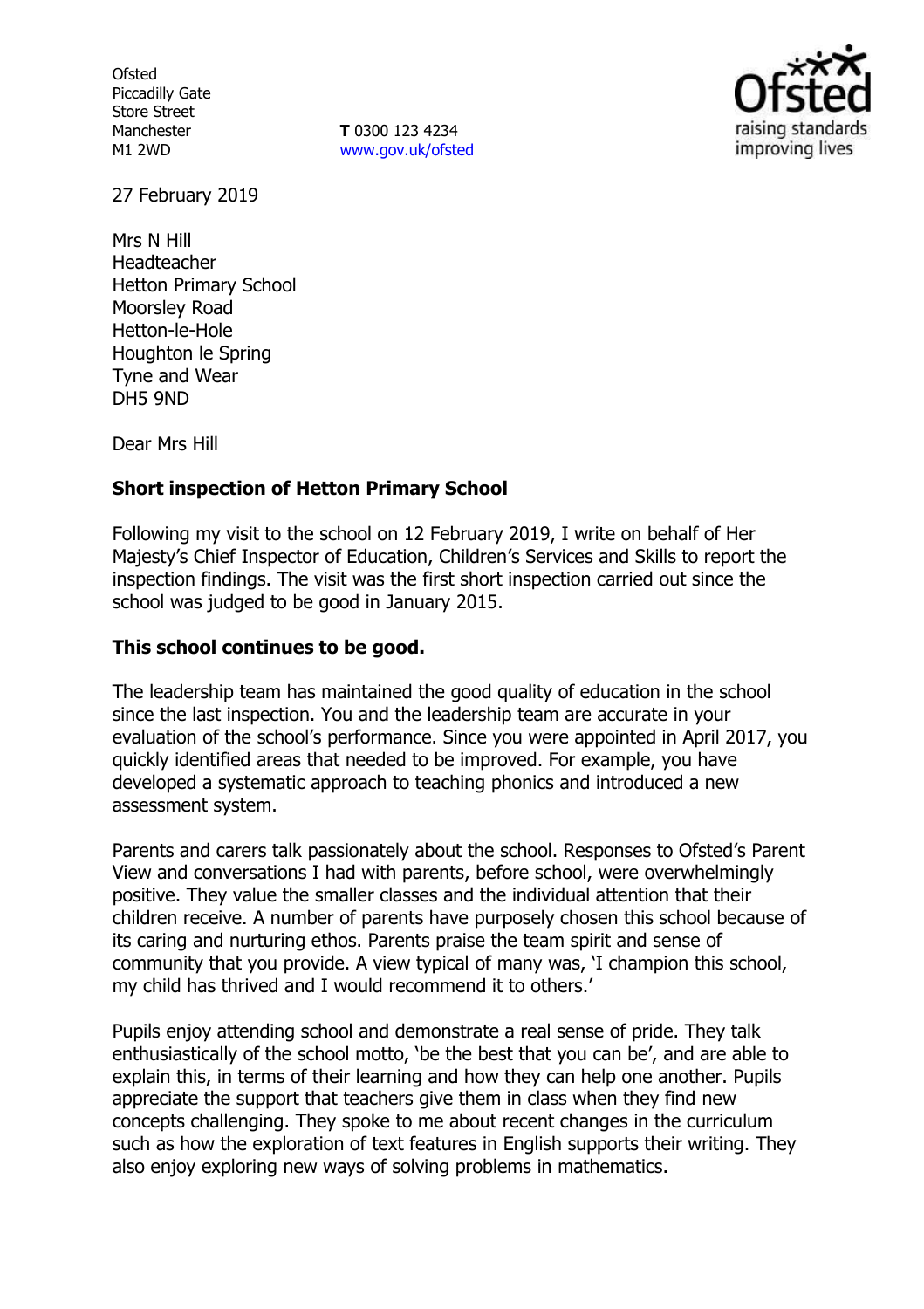

Governors are supportive of the school. This is a period of transition for the governing body, as a number of long-serving governors have recently retired. You have undertaken a governor skills audit and this has given you an accurate evaluation of governors' strengths and areas for development. The recent appointment of a link governor for pupil premium will further sharpen accountability and governors' ability to hold senior leaders to account.

The previous inspection report challenged you to accelerate progress in phonics for children in the early years and Year 1. You took this recommendation seriously and undertook a comprehensive review of phonics teaching in Reception and key stage 1. Senior leaders visited other schools to observe good practice. All staff have received training for a consistency of approach. A new timetable ensures that support staff are available to teach smaller groups, with pupils grouped by their stage of learning. A new phonics tracking system has been introduced to measure progress and identify children at risk of not reaching the expected Year 1 phonics standard. The proportion of children achieving the expected Year 1 phonics standard was in line with the national average in 2018.

At the last inspection, inspectors also asked school leaders to provide pupils with more opportunities to develop their reasoning and problem-solving skills in mathematics. Following the inspection, leaders received support from the local authority to adopt a whole-school approach to teaching mathematics. When looking at a number of pupils' mathematics books across school, I saw clear evidence that most children are given regular opportunities to apply their mathematical knowledge in problem-solving. The previous inspection report identified teachers' questioning as an area for improvement, to probe pupils' understanding to enable them to think more deeply about what they are learning. In the lessons that I observed, teachers' questioning effectively challenged children to use mathematical vocabulary accurately to explain their reasoning. For example, Year 5 pupils could convert mixed fractions, knowing the terms numerator and denominator and explain why a given statement was true or false.

Inspectors also recommended that targets set for improvement in the school development plan needed to be more specific and measurable, to enable leaders and governors to challenge the school more precisely. Your school development plan is based on an accurate analysis of pupils' attainment and progress, and correctly identifies areas for improvement. You and your senior leaders have identified clear objectives; however, actions are not consistently clear on how they will be achieved. In contrast, your recent work on the pupil premium strategy is focused with clear actions and success criteria, which will enable leaders and governors to hold you to account.

## **Safeguarding is effective.**

You have ensured that the arrangements to keep pupils safe are effective and fit for purpose. Records of staff recruitment are detailed and of a high quality. Staff receive the training they need on child protection and safeguarding matters. The staff I spoke to were aware of procedures for recording concerns. You have close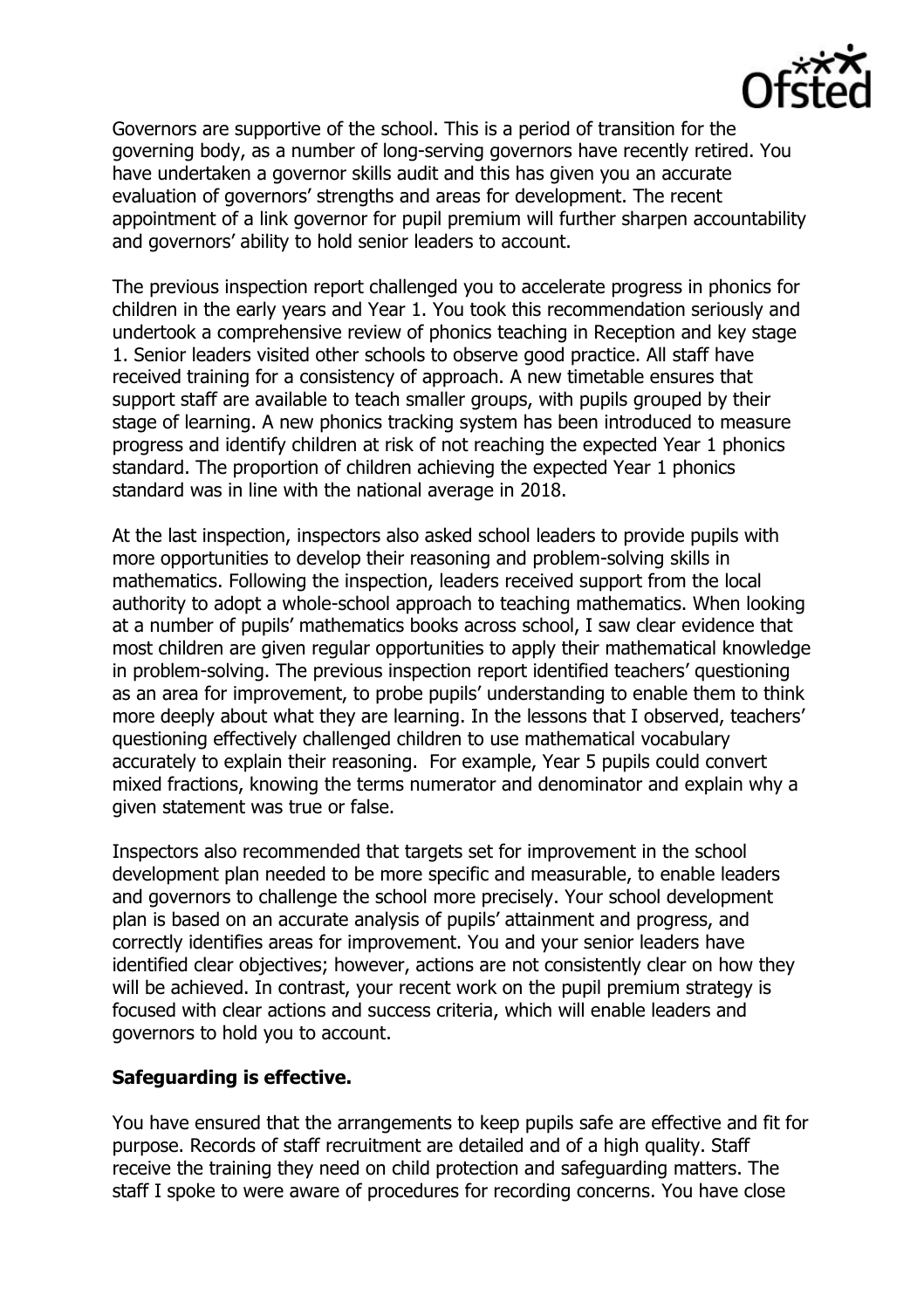

working relationships with a number of outside agencies, including children's social care.

The pupils I met said that children are well behaved in school and incidents of bullying, although rare, are always dealt with efficiently and effectively. The curriculum supports children to stay safe. For example, children know why it is important not to share personal details online and why it is important to report concerns.

Behaviour is a strength of the school. Pupils are polite and welcoming to visitors. They are inquisitive by nature but always respectful. There have been no exclusions reported in recent years.

# **Inspection findings**

- Historical data shows that the school attendance figure has remained below the national average for a number of years. I wanted to explore how effectively school leaders monitor attendance and tackle high rates of persistent absence. Attendance is tracked half termly and pupils causing concern are monitored weekly. You shared an example: four out of five pupils currently under close scrutiny for poor attendance have shown sustained improvement this term. Pupils benefit from a breakfast club before school to combat lateness. You have developed a comprehensive reward programme to encourage good attendance; for example, weekly attendance rewards in assembly and class prizes. Children also receive attendance wrist bands and certificates for 100% attendance each term. Your current attendance figure for this academic year is 95.2% which compares positively to the same period last year, which was 93.9%. However, pupils eligible for pupil premium funding remain disadvantaged by low attendance. You have correctly identified this as a barrier to progress for disadvantaged pupils in your pupil premium strategy. You plan to reward families with the most marked improvement.
- In 2018, attainment in reading was below the national average at key stage 1 and well below average at key stage 2. We discussed three pupils in Year 6 who narrowly missed reaching the expected standard in reading and the impact this has had on school results, with a small cohort of 20 pupils.
- Current pupils are making good progress in Year 1 due to the new consistent approach taken to teaching phonics. Detailed reading records show that children throughout school regularly read to an adult and children targeted for additional support are heard more frequently. Younger pupils whom I heard read were fluent and expressive. They were able to sound out unfamiliar words using their knowledge of phonics. Older pupils in key stage 2 could express a preference of author and genre. They could use inference and deduction skills and empathise with how a character feels.
- A new approach to the English curriculum is based around 'real books', where children enjoy sharing a class text. You have purchased a commercial scheme to target children at risk of not reaching the expected standard in Year 5 and Year 6. Children say they enjoy the challenge of online book quizzes to practise their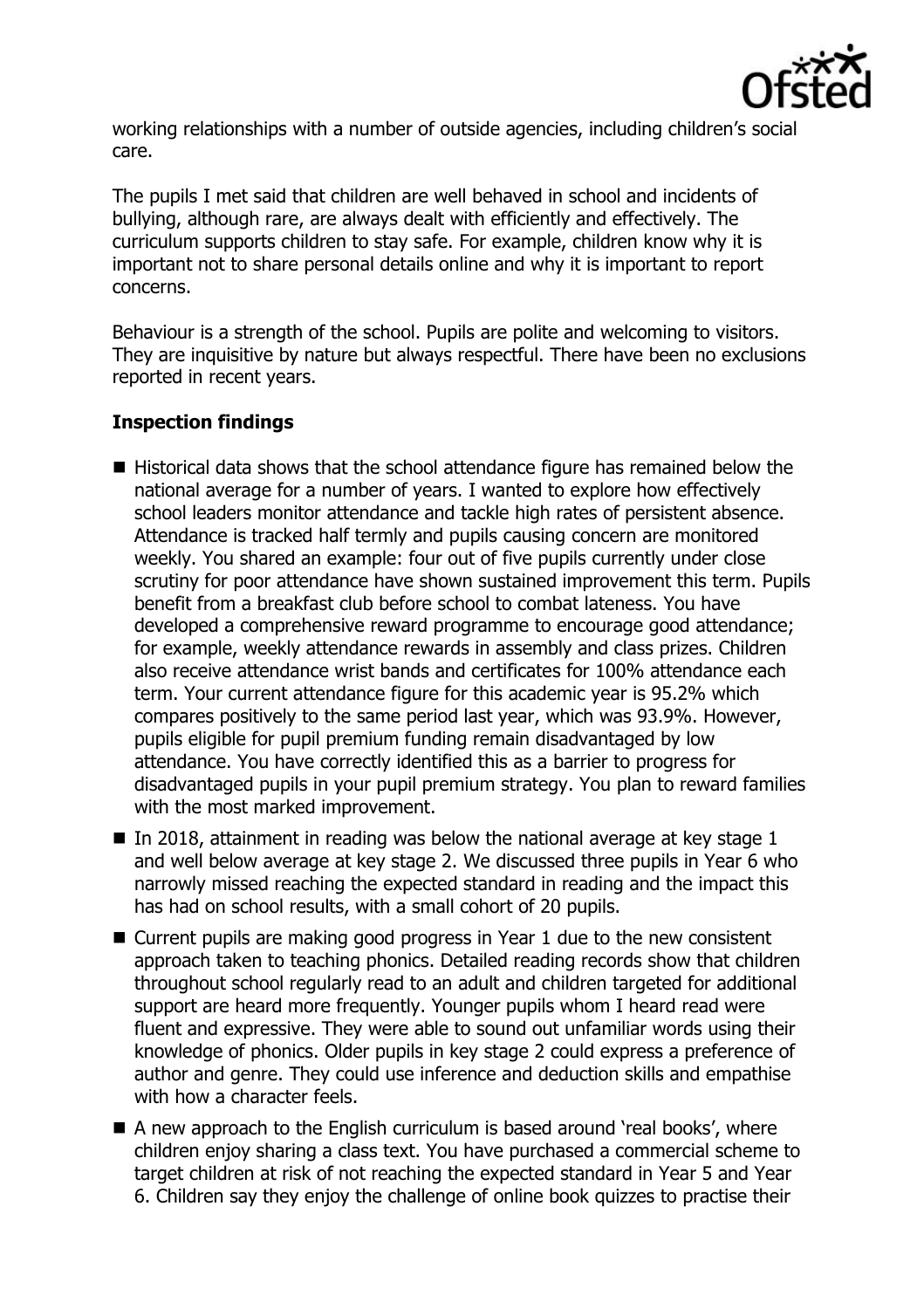

reading comprehension skills. You also have plans to implement a similar approach throughout school this term.

- In the Reception class, reading is promoted throughout the environment. Pupils' writing is displayed and celebrated. Reading books are readily available, based on the children's interests. Children learn stories and key vocabulary to support their independent writing.
- $\blacksquare$  Progress from key stage 1 to key stage 2 in mathematics is average and attainment at key stage 2 is low. Your deputy headteacher, with responsibility for mathematics, has a firm grasp of the school's assessment information. She analyses data termly to identify pupils at risk of not reaching the expected standard. She shares this information with teachers regularly to review pupils' progress. Children are targeted for support and strategies agreed.
- Looking at pupils' books and observing in lessons demonstrated that pupils have regular opportunities to practise their basic skills and develop their mathematical fluency. The school has adopted a mastery approach to mathematics and there is a focus on developing problem-solving skills and reasoning. However, teachers do not consistently pitch learning tasks appropriately to ensure progress for all groups of pupils. Opportunities are sometimes missed for pupils to address misconceptions. Therefore, not all pupils securely master the mathematics curriculum at each stage of learning.
- Finally, I focused on pupil premium funding and what leaders and governors do to support disadvantaged pupils to catch up. You track pupils' progress termly and keep a keen eye on the progress of the disadvantaged. In 2018, disadvantaged pupils made average progress in reading and mathematics, and slightly better progress in writing by the end of key stage 2. However, attainment for this group remained low.
- $\blacksquare$  The new pupil premium strategy for 2018/19 gives a much sharper focus on spending. The plan provides a comprehensive overview of outcomes, identifies barriers to pupils' progress and explains how funding will be spent. You address key areas such as language and communication in Reception and key stage 1. New reading resources purchased in key stage 2 to support reading are helping current pupils in Year 5 and Year 6 to improve their reading stamina and develop comprehension skills. You recognise the impact of social and emotional factors and provide small nurture group support and counselling. You have also employed an additional teacher and teaching assistant to facilitate smaller classes and reduce the number of mixed-age classes.

# **Next steps for the school**

Leaders and those responsible for governance should ensure that:

- they continue to work hard to improve overall attendance and decrease high rates of persistent absence, particularly for disadvantaged pupils
- $\blacksquare$  teachers use assessment and their knowledge of the pupils to pitch learning tasks appropriately, to ensure all groups are challenged in mathematics
- the school improvement plan is sharpened to include more-specific actions and